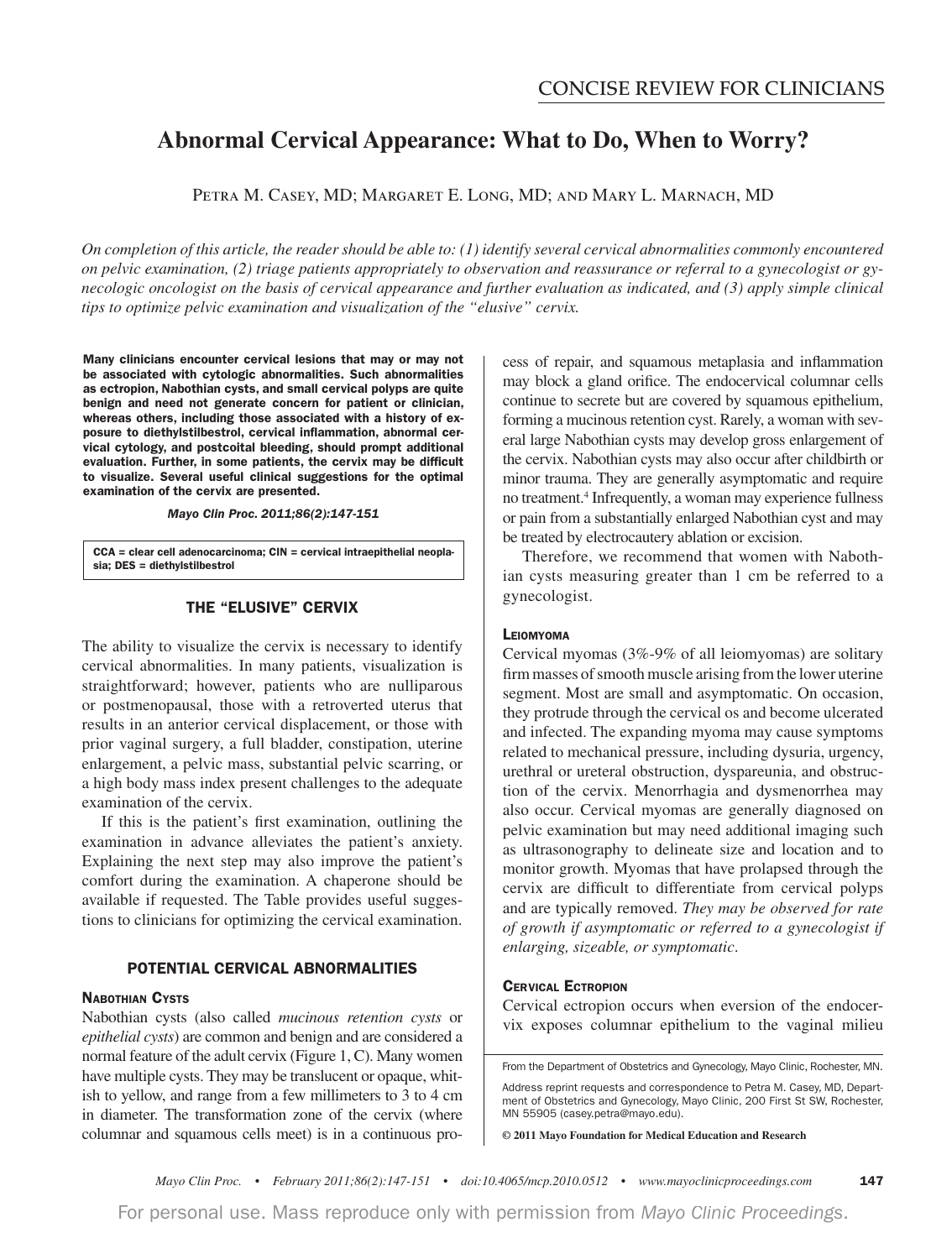#### TABLE. **Suggestions for Performing an Optimal Cervical Examination**

#### **Have the patient empty her bladder before the examination**

- A full bladder can push the uterus and cervix higher in the pelvis and make examination more difficult and uncomfortable
- **Retract the labia laterally**
	- Thick labia majora can prevent the tip of the speculum from reaching the cervix
	- In women with pendulous labia minora, retraction laterally prevents the speculum from pulling on the labia

#### **Insert a warmed speculum up to the hub**

 Most women have vaginas as long as a standard speculum. Exceptions include women with congenital anomalies, prior vaginal surgery, pelvic radiation, or adhesions

#### Advancement past the introitus does not increase discomfort

**Provide the patient with suggestions for relaxing introital muscles** The patient may try keeping her lower back on the examination table

- and dropping her knees apart as much as comfortable She should avoid rocking her pelvis toward the ceiling or holding her
- breath She may distract herself by wiggling her toes or concentrating on slow
- breathing

#### **Improve vaginal wall retraction**

- Insert the speculum so that the hub is at the introitus, then open the speculum fully
- Use a wider speculum in multiparous women

#### **Find the cervix**

- Once the speculum is past the introitus, aim downward toward the sacrum because most cervices are located posteriorly in the vaginal apex
- Steer toward cervical mucus or areas without rugae in premenopausal women while guiding the speculum anteriorly
- Once part of the cervix is visualized, adjust to view the entire cervix Perform a bimanual examination to localize the cervix if the initial attempt is unsuccessful, using water as a lubricant to avoid interfer ence with subsequent Papanicolaou testing

 Postmenopausal cervices may be flush with the vagina and only iden tifiable as a small opening at the apex of the vagina

(also called *cervical ectopy* or *erosion*) (Figure 1, A). The everted epithelium has a reddish appearance, similar to granulation tissue. Ectropion is common in adolescents, pregnant women, or those taking estrogen-containing contraceptives. Vaginal discharge is the most common symptom. Postcoital bleeding may also occur, especially in pregnant women.<sup>5</sup> Treatment is rarely required except for excessive mucus discharge or bothersome spotting. *Malignancy should be excluded by cervical cytology. An ablative procedure using cryotherapy or electrocautery performed by a gynecologist is effective for symptomatic ectropion.* 

#### **CERVICAL POLYPS (ENDOCERVICAL POLYPS)**

Cervical polyps may present with postcoital, intermenstrual, or postmenopausal bleeding but are more often incidentally found at pelvic examination (Figure 1, B). The ability to manipulate the lesion away from the cervical canal in 4 directions with a small swab differentiates a polyp from a polypoid irregularity of the cervix. The etiology of cervical polyps is unclear. Most are benign; the incidence of malignancy is 1:1000.<sup>6</sup> Malignancy is more common in perimenopausal or postmenopausal women.<sup>6</sup> Minute asymptomatic polyps less than 5 mm in diameter do not necessitate removal but may be monitored. *Larger polyps* should be evaluated and removed by a gynecologist. Re*moval is typically a straightforward office procedure.* 

### **CERVICAL ABNORMALITIES REQUIRING FURTHER ATTENTION**

#### **ENDOMETRIOSIS AND ADENOMYOSIS**

Cervical endometriosis may present as red, blue, or black cervical lesions ("powder burns") (Figure 2, B) that do not blanch on compression. The patient may be asymptomatic or report symptoms of discharge, dysmenorrhea, pelvic pain, or deep dyspareunia. Symptoms beyond discharge would suggest additional implants in the pelvis. Adenomyosis is endometrial tissue present within the myometrium or uterine muscle. It may involve the endocervical canal or form a polypoid mass protruding into the endocervical canal.12 Biopsy of cervical lesions shows typical histology of endometriosis. Biopsy will help differentiate other lesions of concern, such as endocervical glandular dysplasia and adenocarcinoma.<sup>13</sup> Patients with suspected cervical *endometriosis or adenomyosis should be referred to a gynecologist for additional evaluation.* 

#### **CERVICITIS**

Cervicitis, which most commonly presents as vaginal discharge or postcoital bleeding, can be acute or chronic, with an infectious or noninfectious etiology (Figure 2, E). Mucopurulent discharge, cervical friability, and cervical edema are characteristic of gonococcal and chlamydial cervicitis.14 Unfortunately, chlamydial cervicitis is often asymptomatic and screening of all sexually active women younger than 25 years and older women with risk factors is recommended by the Centers for Disease Control and Prevention.15 Trichomoniasis is suggested by punctate hemorrhages over the vagina and cervix, the so-called strawberry cervix. Herpes simplex viral infection presents as multiple small vesicular or ulcerative lesions. *Testing and treatment for likely organisms or referral to a gynecologist is appropriate for suspected infectious cervicitis.* 

### **POSTCOITAL BLEEDING**

Postcoital bleeding, which can arise from the cervix or other genital area, may be of benign or malignant etiology. The cervical epithelium associated with cervical intraepithelial neoplasia (CIN) and invasive cancer (most commonly of the squamous type) is thin and friable, readily detaching from the cervix (Figure 2, A). In women with postcoital bleeding, CIN is found in 7% to 10% and cervical, vaginal, or endometrial cancer in less than 1%.<sup>16,17</sup> Some women with postcoital bleeding may have pathological lesions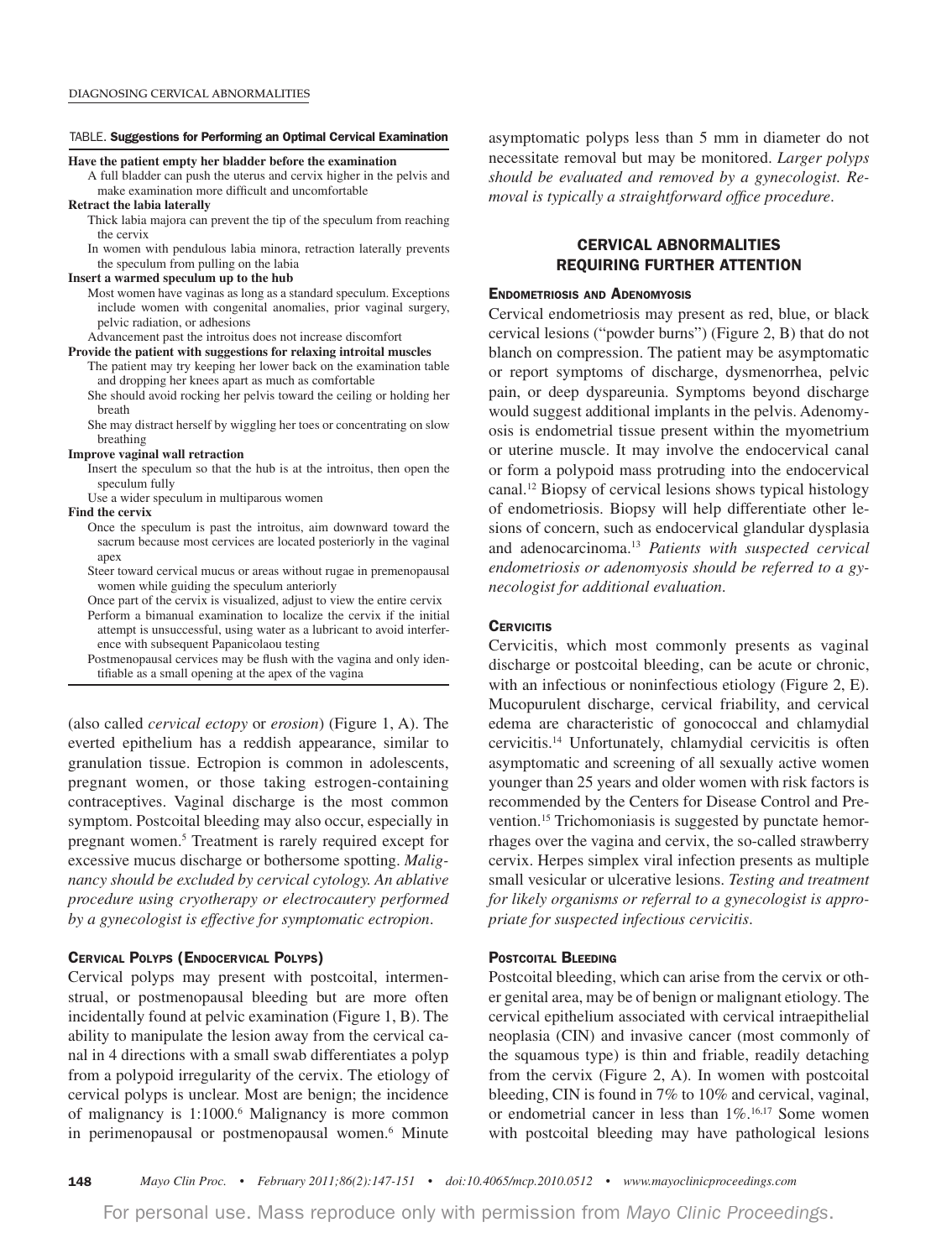

FIGURE 1. Cervical abnormalities: A, Ectropion; B, Endocervical polyp; C, Nabothian cyst. From references 1-3.

identifiable by colposcopy and biopsy and missed by cervical cytology alone. Women with unexplained postcoital *bleeding should be referred to a gynecologist for a colposcopic examination.*<sup>18</sup>

### **DIETHYLSTILBESTROL EXPOSURE –RELATED ABNORMALITIES**

In the United States, diethylstilbestrol (DES) was prescribed to prevent miscarriage and preterm labor between 1938 and 1971. Although shown to lack efficacy for these indications in 1953, it was still widely prescribed until the early 1970s, when women exposed to DES in utero were shown to develop clear cell adenocarcinoma (CCA) of the vagina and cervix at a significantly higher rate than the general population. After 1971, DES continued to be prescribed to pregnant women outside the United States<sup>19</sup> and is still available in oral form for human use in some countries, making this a consideration for our international patients. In 2010, the youngest women exposed in the United States to DES are in their forties and the oldest in their early seventies. Most have no reproductive tract abnormalities, although others have an increased risk of anomalies.

#### **CLEAR CELL ADENOCARCINOMA**

Most CCA has been reported in women younger than 35 years; however, it is essential to identify DES daughters and continue screening them through midlife and beyond. Clear cell adenocarcinoma may present as an abnormal lesion of the vagina or cervix or be identified through cytology. The relative risk of CCA in a DES daughter is 40.7 as compared with that of a nonexposed woman.<sup>20</sup> About 1 to 1.5 in 1000 DES daughters will develop CCA with a peak incident in their late teens to early twenties; however, it has been reported in women in their thirties and forties.21,22 Because most non–DES-related CCA occurs after menopause and most DES daughters are currently entering menopause, it is unclear whether an increase in CCA in this age group of DES daughters will be seen. An association between DES exposure and CIN is unclear; however, one study reported a 2-fold increase in CIN incidence that may be related to increased surveillance.<sup>23</sup>

### **VAGINAL ADENOSIS, COCKSCOMB CERVIX, AND CERVICAL COLLAR OR HOOD**

About one-third of DES daughters have vaginal adenosis (Figure 2, D) and abnormalities of the cervix, including the cockscomb cervix (Figure 2, C) and the cervical collar or hood. Up to two-thirds of DES daughters experiencing infertility have a uterine anomaly, most commonly a Tshaped uterus.

### **EVALUATION AND MANAGEMENT OF DES-EXPOSED WOMEN**

In appropriately aged women, clinicians should elicit an accurate history of cervical and vaginal abnormalities, including a history of recurrent miscarriage or preterm labor in the patient's mother. DES daughters should receive the following testing *annually* because routine screening intervals do not apply: physical examination including breast examination and mammography; pelvic examination with inspection and palpation of the vulva, vagina, and cervix; vaginal and cervical cytology; and bimanual examination including rectal examination.

All grossly abnormal cervical and vaginal lesions on ex*amination should be biopsied or referred to a gynecologist* for evaluation and management. Cervical cytology may be

*.BZP\$MJO1SPDr'FCSVBSZ rEPJNDQrXXXNBZPDMJOJDQSPDFFEJOHTDPN* **149**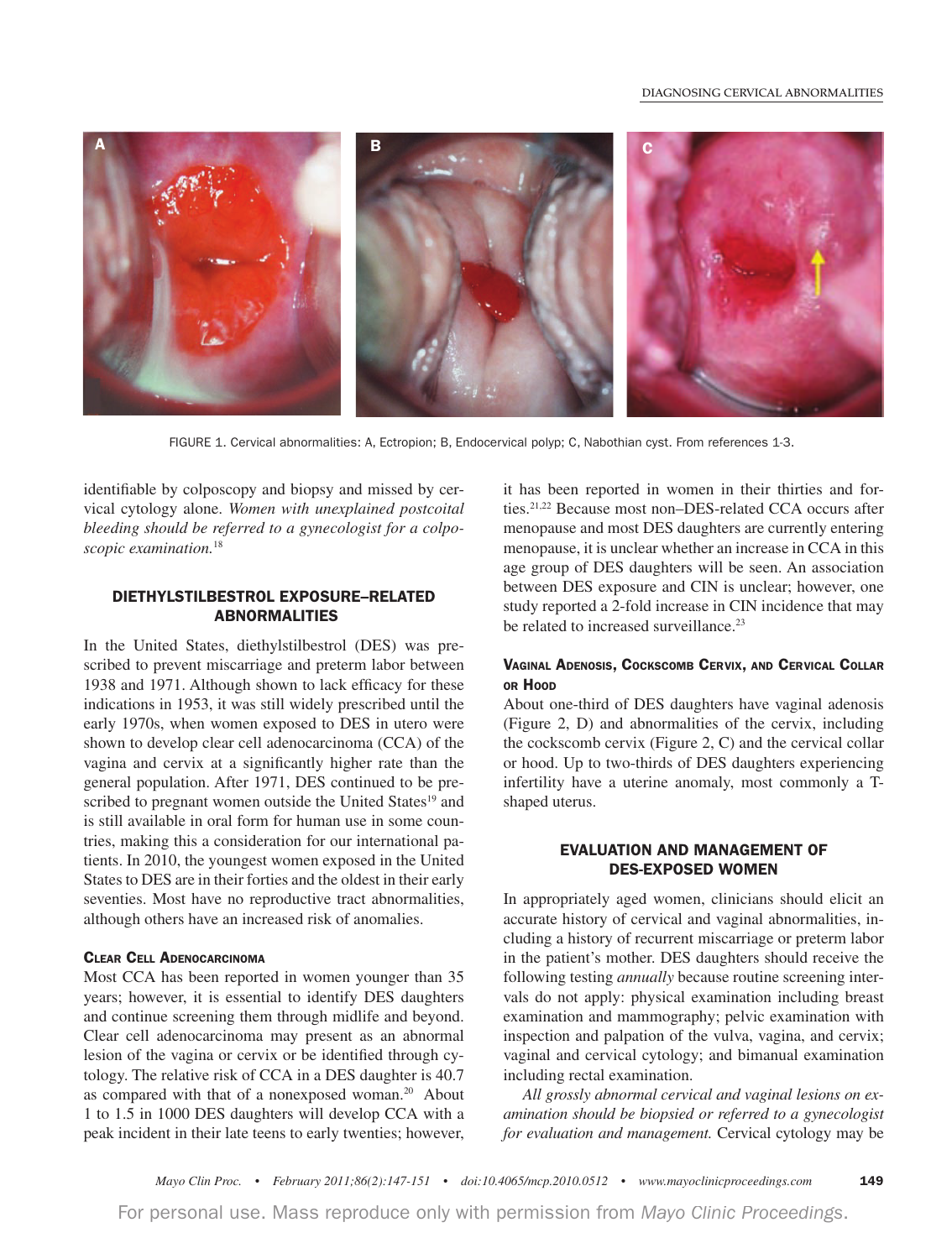#### **DIAGNOSING CERVICAL ABNORMALITIES**



FIGURE 2. Cervical lesions requiring further attention: A, Cervical cancer; B, Cervical endometriosis; C, Cockscomb cervix (related to diethylstilbestrol [DES] exposure in utero); D, Vaginal adenosis (related to DES exposure in utero); and E, Cervicitis. From references 7-11.

performed to guide the specialist to colposcopy or clinical follow-up but does not rule out cancer in the presence of a lesion. *Women diagnosed as having CCA on cytology and/or biopsy need immediate referral to a gynecologic oncologist.* 

#### **CONCLUSION**

The optimal examination of the cervix is aided by appropriate patient positioning, speculum size, and labial retraction. Search for the cervix should begin in the posterior vagina. Most Nabothian cysts, endocervical polyps, and cases of cervical ectropion may be managed conservatively. Cervicitis may also be managed in the primary care setting, provided that infections are treated. Gynecology referral is triggered by cervical lesions associated with abnormal cervical cytology, unexplained postcoital bleeding, DES exposure, and suspected cervical endometriosis or adenomyosis.

The authors gratefully acknowledge the support of their col*leagues on the Ask Mayo Expert Women's Health Knowledge* Content Board: Sandhya Pruthi, MD, Lynne Shuster, MD, and Deborah Rhodes, MD.

#### **REFERENCES**

**1.** Section on Women's Health (APTA). Ectropion. http://womenshealthapta.org/secure/ob101/My%20Documents4/Text/Cervical%20Disease/cervical\_disease\_and\_neoplasia.htm. Accessed December 22, 2010.

**2.** Brookside Associates. Endocervical polyp. http://www.brooksidepress. org/Products/obgyn\_101\_entrance.htm. Accessed December 22, 2010.

**3.** Section on Women's Health (APTA). Nabothian cyst. http://womenshealthapta.org/secure/ob101/My%20Documents4/Text/Cervical%20Disease/ cervical\_disease\_and\_neoplasia.htm. Accessed December 22, 2010.

4. Katz VL, Lobo RA, Lentz G, Gershenson D. *Comprehensive Gynecol-PHZ* 5th Ed. Philadelphia, PA: Mosby/Elsevier; 2007:437-438.

**5.** Goldacre MJ, Loudon N, Watt B, et al. Epidemiology and clinical significance of cervical erosion in women attending a family planning clinic. *Br Med J.* 1978;1(6115):748-750.

**6.** Schnatz PF, Ricci S, O'Sullivan DM. Cervical polyps in postmenopausal women: is there a difference in risk? *Menopause*. 2009;16(3):524-528.

**7.** Section on Women's Health (APTA). Cervical Cancer. http://womenshealthapta.org/secure/ob101/My%20Documents4/Text/Cervical%20Disease/ cervical\_disease\_and\_neoplasia.htm. Accessed December 22, 2010.

**8.** Google images. Cervical endometriosis. http://images.google.com/ imgres?imgurl=http://www.endometriosiszone.org/images/ img\_lib/art-wh3120\_fig1.JPEG&imgrefurl=http://www.endometriosiszone.org/display.asp%3Fpage%3Dimage-library&usg=\_\_ tY1mdavGaXIARdTFJK9LTlP6m6E=&h=260&w=336&sz= 14&hl=EN&start=1&zoom=1&itbs=1&tbnid=Se0mJXYHq3 zsM:&tbnh=92&tbnw=119&prev=/images%3Fq%3Dcervical%2Bendometri osis%26hl%3DEN%26gbv%3D2%26tbs%3Disch:1. Accessed December 22, 2010.

**9.** National Cancer Institute (NCI). VisualsOnline Web site. Cockscomb cervix. http://visualsonline.cancer.gov/details.cfm?imageid=7590. Accessed December 22, 2010.

 **10.** Zambon Company SpA Web site. Vaginal adenosis. Zambon.es/ areasterapeuticas/03mujer/atlas/img\_large/h4d050.jpg. Accessed December 22, 2010.

**11.** Centers for Disease Control and Prevention (CDC); National Network of STD/HIV Prevention Training Centers (NNPTC). The practitioner's handbook for the management of sexually transmitted diseases image gallery. http:// depts.washington.edu/nnptc/online\_training/std\_handbook/gallery/index. html. Accessed December 22, 2010.

**12.** Okamoto Y, Tanaka YO, Nishida M, Tsunoda H, Yoshikawa H, Itai Y. MR imaging of the uterine cervix: imaging-pathologic correlation. *Radio*graphics. 2003;23(2):425-445.

**13.** Baker PM, Clement PB, Bell DA, Young RH. Superficial endometriosis of the uterine cervix: a report of 20 cases of a process that may be confused